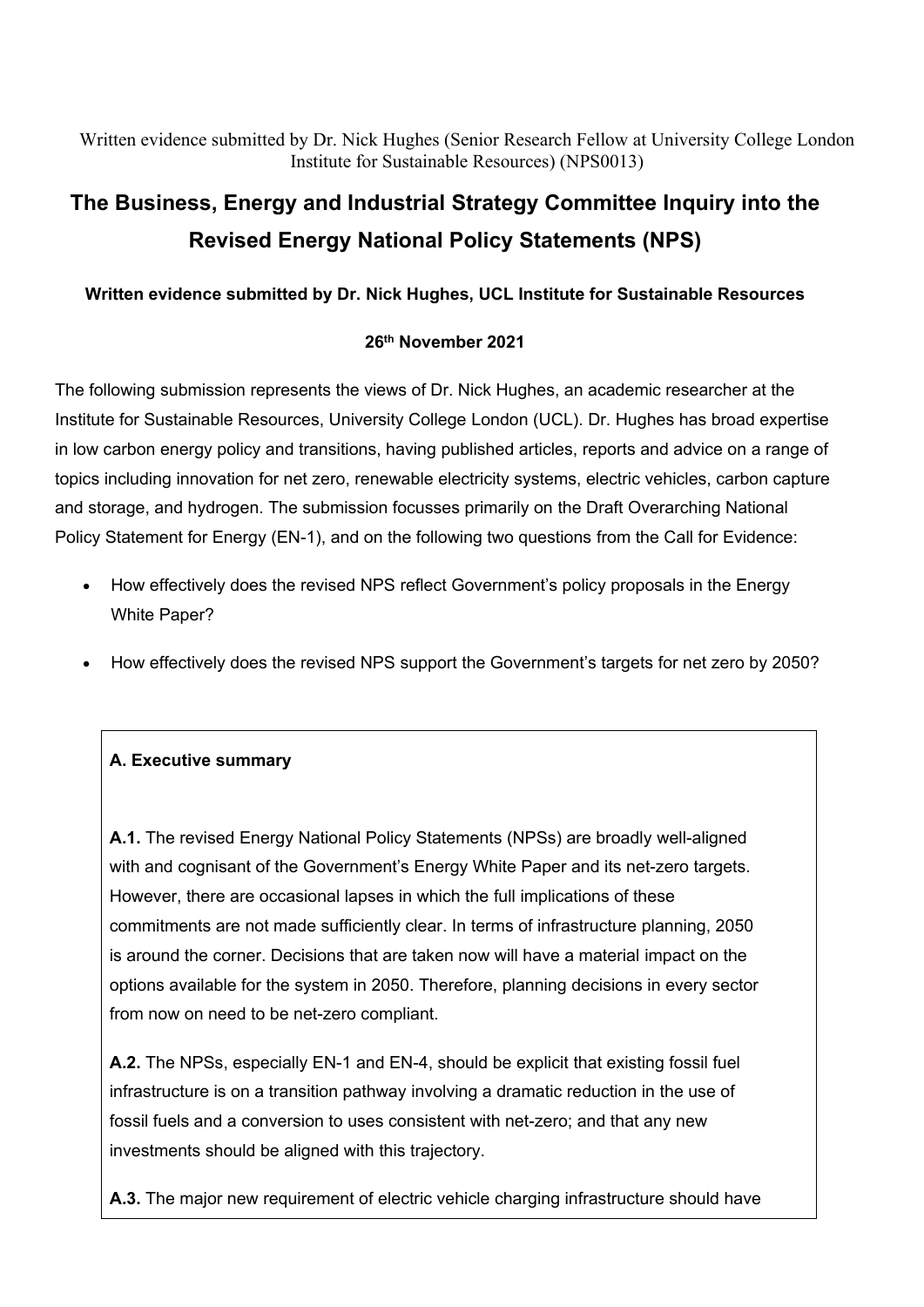its own NPS.

**A.4.** The NPSs should be revised to remove ambiguities and clarify that reaching netzero will mean the near-total elimination of unabated fossil fuels from all but the very hardest to decarbonise demands, such as aviation. It should be ensured that the language emphasises not the prolongation of the fossil fuel era, but rather the rapidly closing window for new unabated fossil fuel investments, and the urgent need for fossil fuel infrastructure to undertake net-zero consistent transitions, in order to avoid obsolescence.

**A.5.** The exclusion of onshore wind from the category of nationally significant infrastructure project does not reflect broad public opinion or economic reality. Onshore wind should be included in the NPSs*.*

## **B. How effectively does the revised NPS reflect Government's policy proposals in the Energy White Paper?**

**B1.** The Energy White Paper (2020) is clear on the need for investments in new low carbon infrastructures, in order, for example, to support a power system which is 'fully decarbonised,' and to support the mass deployment of electric vehicles. However, the White Paper also importantly pays attention to how existing fossil fuel infrastructures can undergo a transition consistent with net zero. It pledges to ensure that 'the natural gas markets and networks evolve' into 'the networks of the future which will need to accommodate technologies such as hydrogen and Carbon Capture, Usage and Storage'; to 'provide opportunities for oil and gas companies to repurpose their operations away from unabated fossil fuels to abatement technologies such as carbon capture, utilisation and storage (CCUS) or clean energy production such as renewables and hydrogen'; and to 'support the UK oil and gas sector to repurpose its existing infrastructure in support of clean energy technologies**.'**

With robust and timely decision making, there are opportunities for fossil fuel infrastructures to be prepared cost effectively to be compatible with a net-zero energy system, for example by making sure that gas pipeline upgrades are hydrogen-ready,<sup>1</sup> and by building on fossil fuel extraction and pipeline infrastructure for the purpose of creating CCS hubs.<sup>2</sup>

However, the NPSs are not always sufficiently clear about this transitional element. For example, Paragraph 3.4.2 of the Draft Overarching National Policy Statement for Energy (EN-1), lists requirements for gas infrastructure. To these points should be added a stipulation that any new investments in gas infrastructure should be consistent with the transition to net zero – that is, new infrastructure should be compatible with the ongoing transition away from current uses of networks –

<sup>1</sup> E4Tech, UCL Energy Institute and Kiwa Gastec (2015) Scenarios for deployment of hydrogen in contributing to meeting carbon budgets and the 2050 target. Available at: [https://www.theccc.org.uk/wp-content/uploads/2015/11/E4tech-for-CCC-Scenarios-for](https://www.theccc.org.uk/wp-content/uploads/2015/11/E4tech-for-CCC-Scenarios-for-deployment-of-hydrogen-in-contributing-to-meeting-carbon-budgets.pdf)[deployment-of-hydrogen-in-contributing-to-meeting-carbon-budgets.pdf](https://www.theccc.org.uk/wp-content/uploads/2015/11/E4tech-for-CCC-Scenarios-for-deployment-of-hydrogen-in-contributing-to-meeting-carbon-budgets.pdf)

<sup>&</sup>lt;sup>2</sup> Hughes, N., Watson, J. and Ekins, P. (2018) Response to BEIS Committee carbon capture, usage and storage (CCUS) inquiry. Available at: <https://ukerc.ac.uk/publications/response-to-ccus-inquiry/>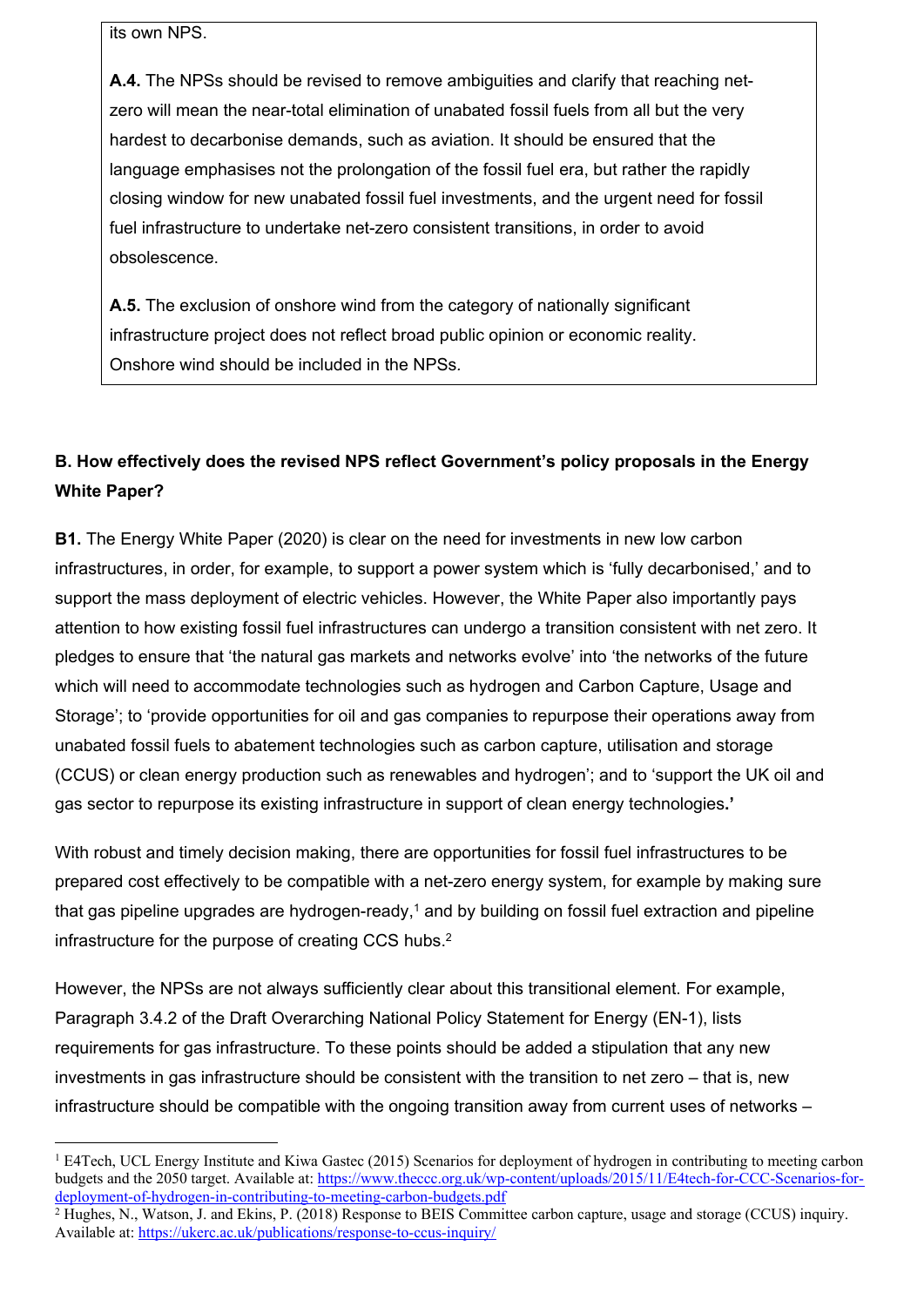especially those used to transport fossil fuels – and towards new networks, such as for the transportation of hydrogen and  $CO<sub>2</sub>$  for storage.

**Recommendation:** The NPSs, especially EN-1 and EN-4, should be explicit that existing fossil fuel infrastructure is on a transition pathway involving a dramatic reduction in the use of fossil fuels and a conversion to uses consistent with net-zero; and that any new investments should be aligned with this trajectory.

**B2.** Electric vehicles are key to the decarbonisation of surface transport, and publicly available charging infrastructure is crucial to the viability and wide uptake of electric vehicles.<sup>3</sup>

The Energy White paper declares support for 'the rollout of charging and associated grid infrastructure along the strategic road network, to support drivers to make the switch to EVs ahead of the phase out of the sale of new petrol and diesel cars and vans by 2030, and hybrids with significant zero emission capability by 2035.'

Electric vehicle charging infrastructure should be treated as a nationally significant infrastructure.

**Recommendation:** The major new requirement of electric vehicle charging infrastructure should have its own NPS.

## **C. How effectively does the revised NPS support the Government's targets for net zero by 2050?**

**C1.** The revised NPSs are in many places well-aligned with the Government's targets for net zero by 2050. However, the NPSs contain several statements which introduce unhelpful ambiguity about the compatibility of unabated fossil fuels with net zero.

Paragraph 2.3.8 of the Overarching NPS (EN1) notes that the net zero transformation 'cannot be instantaneous,' continuing, 'the use of unabated natural gas and crude oil fuels for heating, cooking, electricity and transport, and the production of many everyday essentials… will still be needed during the transition to a net zero economy.' This misleadingly puts the focus on the continuation of unabated fossil fuels, underplaying the fact that net zero ultimately must mean virtually zero unabated fossil fuels in almost all sectors, especially for demands such as heating, cooking, electricity and surface transport. In the CCC's 'Balanced Net Zero Pathway', presented in their Sixth Carbon Budget report of 2020, the only sectors which still have any more than absolutely marginal greenhouse emissions in 2050, are agriculture, aviation and waste. It would therefore be more aligned to the Government's net-zero targets for the language of the NPS to stress the ultimate goal of virtually zero unabated fossil fuels in

<sup>&</sup>lt;sup>3</sup> Grubb, M., Drummond, P. and Hughes, N. (2021) The Shape And Pace Of Change In The Transport Transition: Sectoral dynamics and indicators of progress. Available at: [https://www.wemeanbusinesscoalition.org/wp-content/uploads/2021/05/Shape-And-Pace-](https://www.wemeanbusinesscoalition.org/wp-content/uploads/2021/05/Shape-And-Pace-Of-Change-In-The-Transport-Transition-1.pdf)[Of-Change-In-The-Transport-Transition-1.pdf](https://www.wemeanbusinesscoalition.org/wp-content/uploads/2021/05/Shape-And-Pace-Of-Change-In-The-Transport-Transition-1.pdf)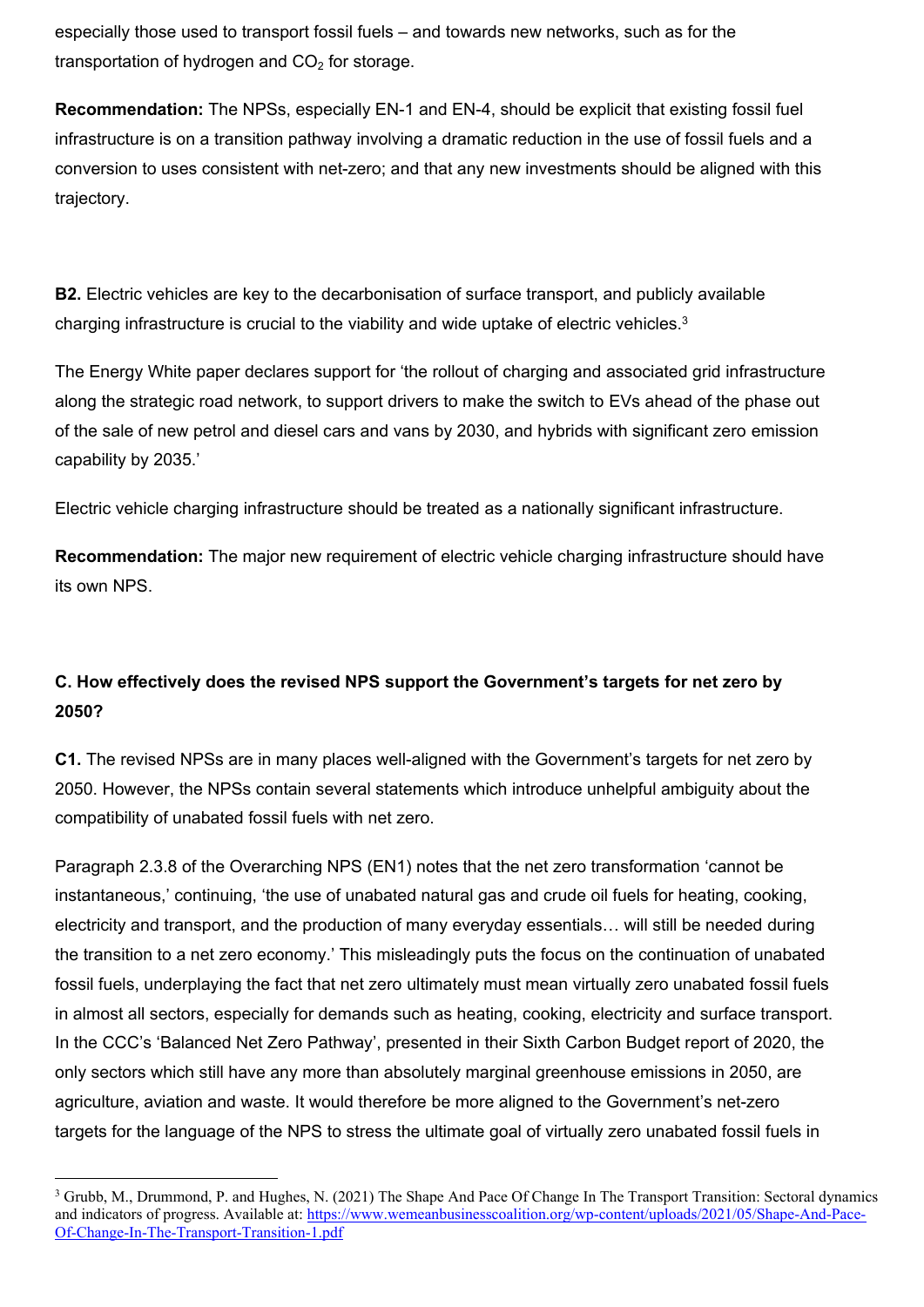all but a very few sectors, of the rapidly closing window for new investments based on unabated fossil fuels, and of the need for fossil fuel infrastructure to transition towards net-zero consistent uses, if it is not to become obsolete.

Paragraph 2.3.9 of the Overarching NPS (EN1) makes an unsubstantiated claim that 'some limited residual use of unabated natural gas and crude oil may even be needed beyond 2050', before admitting that no detailed assessment of this claim has been made, due to 'policy uncertainties.' It is unclear then what purpose this claim serves. The critical uncertainty with regard to any residual greenhouse gas emissions in 2050 is what quantity of negative emissions will be available to compensate for them – but any prudent assessment must err on the side of caution and assume a very limited availability of negative emissions, due to sustainability concerns of land-based negative emissions, and technological uncertainties around engineering approaches such as direct air capture. In this context, the priority sectors requiring offsets will be those which are extremely hard to mitigate – agriculture, aviation and waste.<sup>4</sup> The concluding statement of Paragraph 2.3.9, that unabated natural gas and crude oil use 'can be consistent with our net zero target if any emissions are balanced by negative emissions from GHG Removal technologies' is potentially misleading, if it is not clarified that this does not apply to emissions from demands such as heating, cooking, electricity, surface transport and industry. It is unlikely that there will be sufficient available negative emissions to offset significant unabated emissions from these demands.

**Recommendation:** The NPSs should be revised to remove ambiguities and clarify that reaching netzero will mean the near-total elimination of unabated fossil fuels from all but the very hardest to decarbonise demands, such as aviation. It should be ensured that the language emphasises not the prolongation of the fossil fuel era, but rather the rapidly closing window for new unabated fossil fuel investments, and the urgent need for fossil fuel infrastructure to undertake net-zero consistent transitions, in order to avoid obsolescence.

**C2.** Public support in the UK for onshore wind remains high (70% according to BEIS Public Attitudes Tracker<sup>5</sup>), and onshore wind is the cheapest generator of low carbon energy – its global weighted average cost is now lower than the lowest cost fossil fuel generators<sup>6</sup>. The exclusion of onshore wind from the category of nationally significant infrastructure project does not reflect broad public opinion or economic reality.

**Recommendation**: Onshore wind should be included in the NPSs*.*

<sup>4</sup> CCC (2020) The Sixth Carbon Budget – the UK's Path to Net Zero

<sup>5</sup> BEIS Public Attitudes Tracker (March 2021, Wave 37, UK). Available at:

[https://assets.publishing.service.gov.uk/government/uploads/system/uploads/attachment\\_data/file/985092/BEIS\\_PAT\\_W37\\_-](https://assets.publishing.service.gov.uk/government/uploads/system/uploads/attachment_data/file/985092/BEIS_PAT_W37_-_Key_Findings.pdf) Key Findings.pdf

<sup>&</sup>lt;sup>6</sup> IRENA (2021) Renewable Power Generation Costs in 2020. Available at: [https://www.irena.org/-](https://www.irena.org/-/media/Files/IRENA/Agency/Publication/2021/Jun/IRENA_Power_Generation_Costs_2020.pdf) [/media/Files/IRENA/Agency/Publication/2021/Jun/IRENA\\_Power\\_Generation\\_Costs\\_2020.pdf](https://www.irena.org/-/media/Files/IRENA/Agency/Publication/2021/Jun/IRENA_Power_Generation_Costs_2020.pdf)